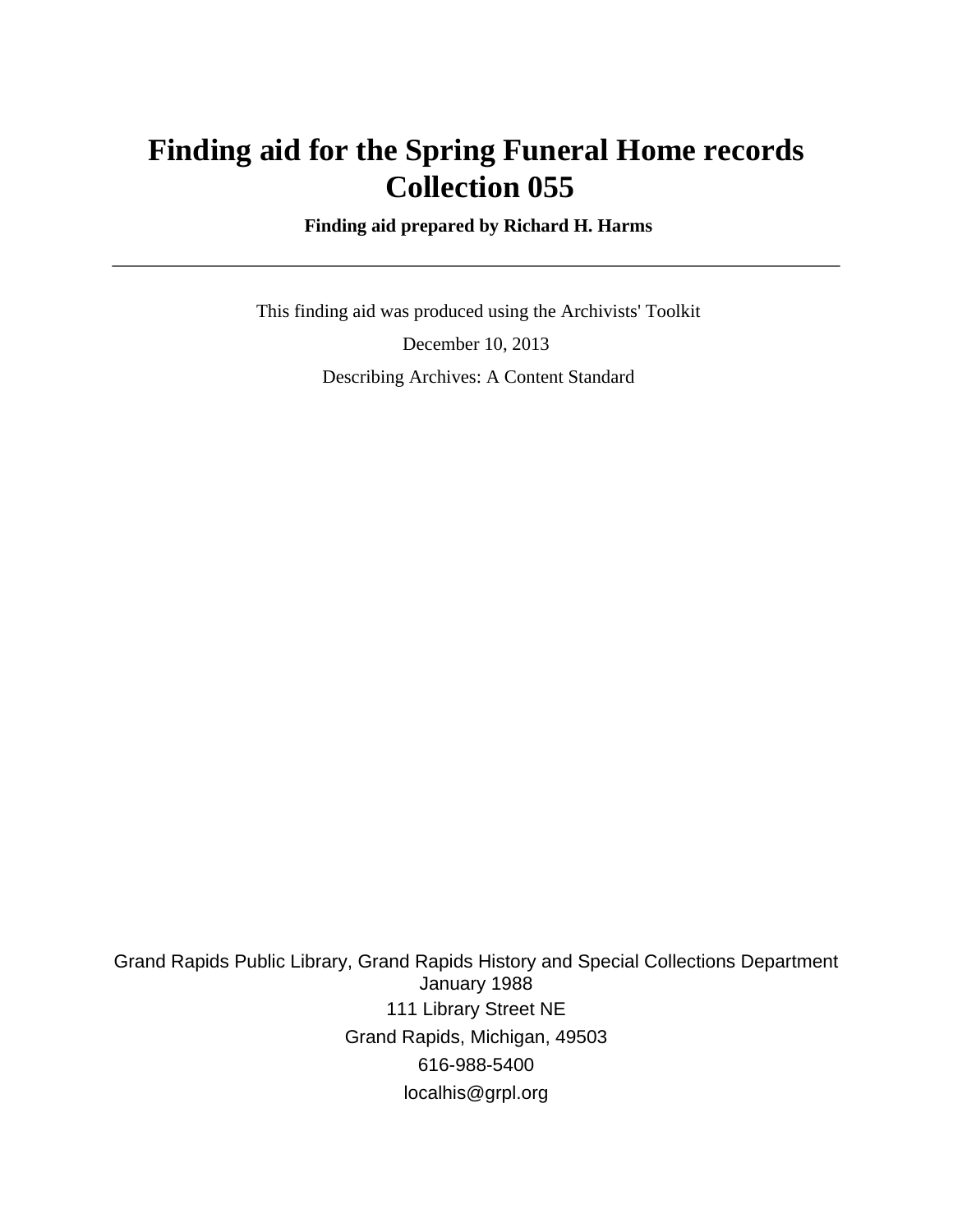## **Table of Contents**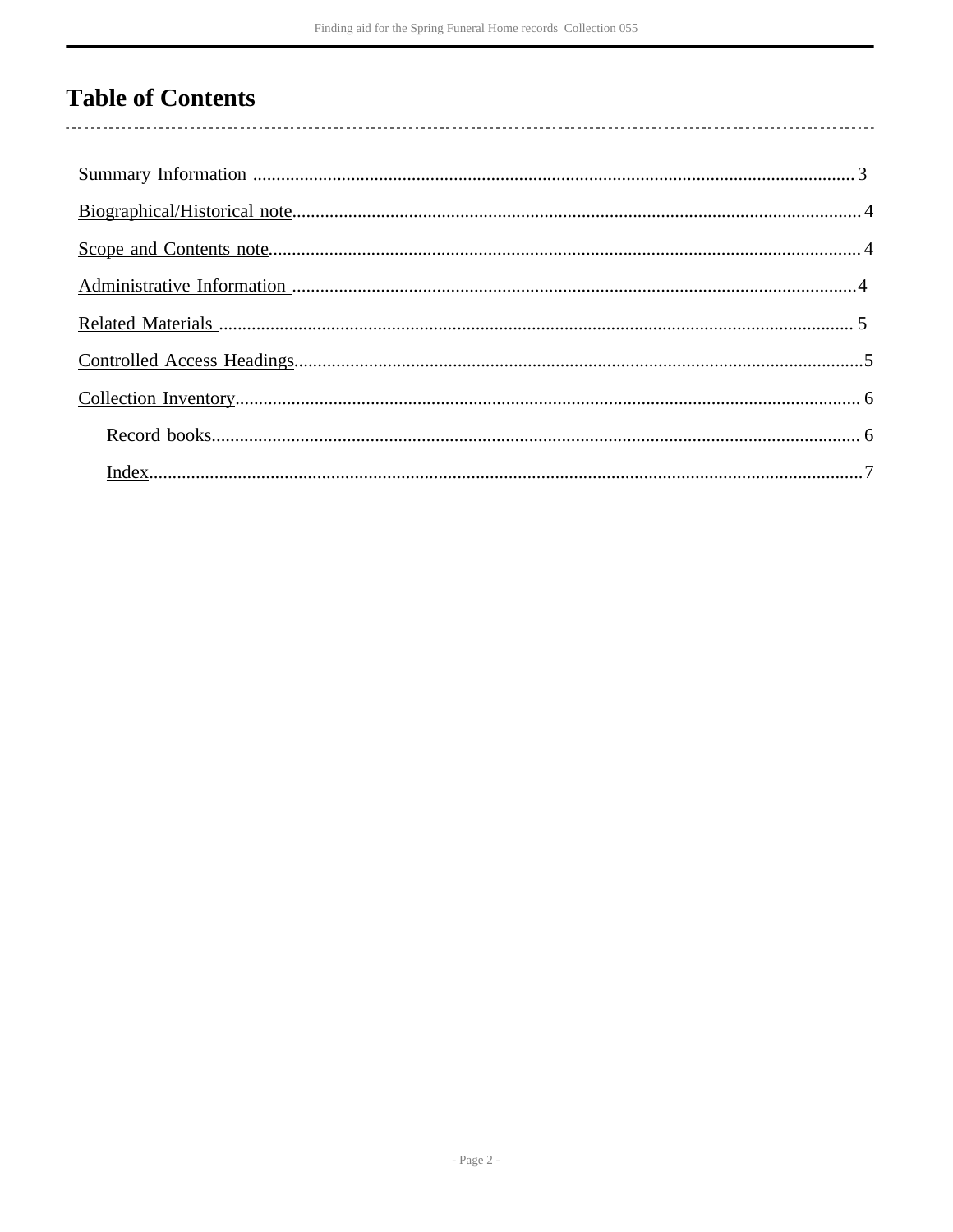# <span id="page-2-0"></span>**Summary Information**

| <b>Repository</b> | Grand Rapids Public Library, Grand Rapids History and Special<br><b>Collections Department</b>                                                                                                                                                                                                                                                                                                                                               |
|-------------------|----------------------------------------------------------------------------------------------------------------------------------------------------------------------------------------------------------------------------------------------------------------------------------------------------------------------------------------------------------------------------------------------------------------------------------------------|
| <b>Creator</b>    | Spring Funeral Home. (Grand Rapids, Mich.)                                                                                                                                                                                                                                                                                                                                                                                                   |
| <b>Title</b>      | Spring Funeral Home records                                                                                                                                                                                                                                                                                                                                                                                                                  |
| Date [inclusive]  | 1906-1953                                                                                                                                                                                                                                                                                                                                                                                                                                    |
| <b>Extent</b>     | 5.92 Linear feet 13 boxes                                                                                                                                                                                                                                                                                                                                                                                                                    |
| Language          | English                                                                                                                                                                                                                                                                                                                                                                                                                                      |
| <b>Abstract</b>   | This collection contains 19 record books recording burials handled by<br>the Spring Funeral Home of Grand Rapids (Mich.) from 1906-1953.<br>Data includes the name of the deceased, address, occupation, death date,<br>age at death, cause of death, parents' names and birthplaces, funeral<br>costs, and place of internment. Additional information, such as race and<br>accompanying newspaper clippings, are included in some volumes. |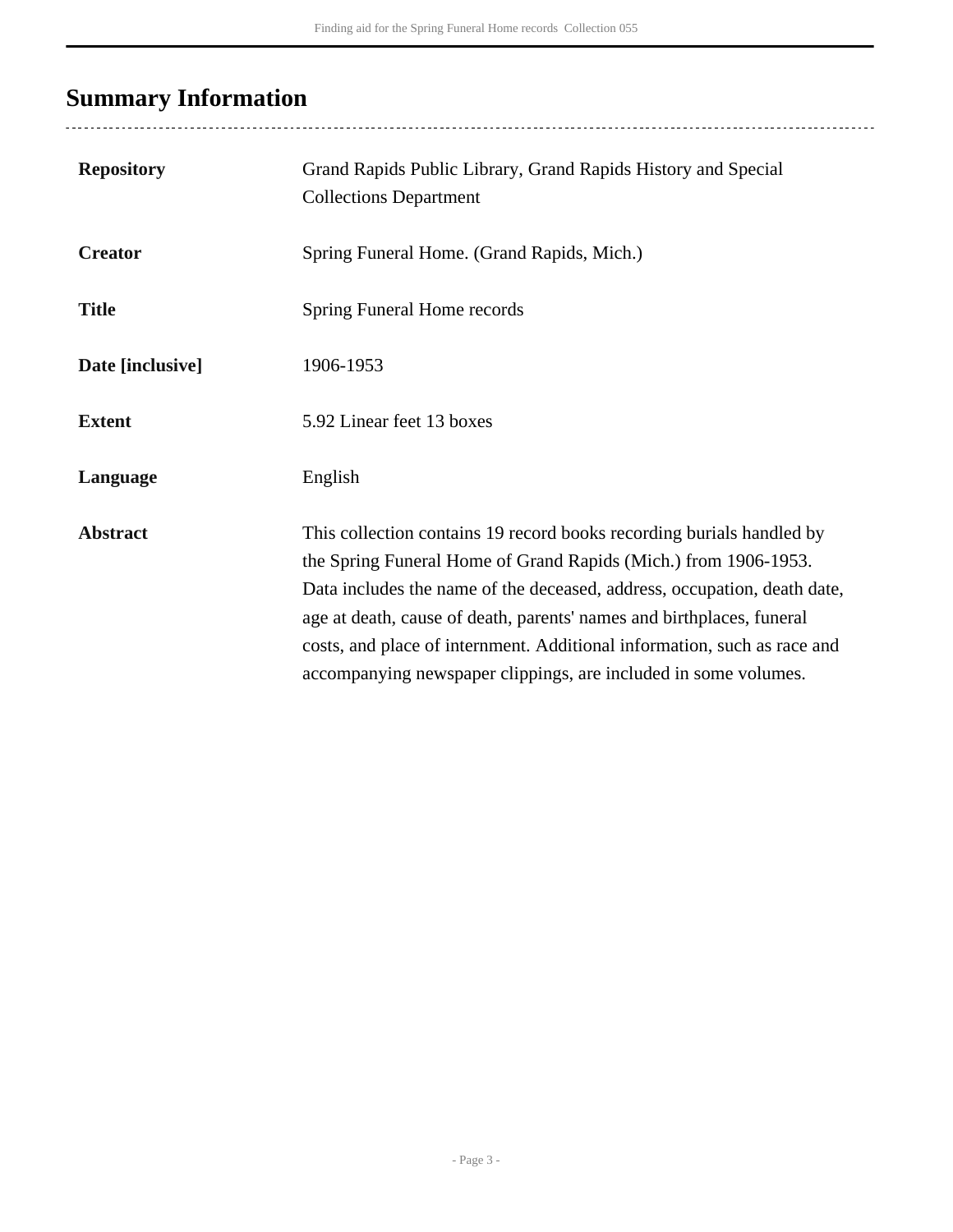## <span id="page-3-0"></span>**Biographical/Historical note**

Berton A. Spring was born ca. 1875 in Canon Township, Kent County, Michigan. He attended Ferris Institute, now Ferris State University, in Big Rapids, Michigan, majoring in Mortuary Science. He came to Grand Rapids following graduation in 1896. In 1903 he organized both the Grand Rapids Casket Company and the Spring Funeral Home. He sold his interest in the casket company in 1940.

The funeral home was located on the corner of Sheldon and Oakes. In 1911 he sold that site and purchased the Brown Funeral home located at 814 Jefferson Avenue, near the intersection of Jefferson and State Street. In 1950 Spring sold the Funeral Home to the Gulf Refining Company and moved his office into the Zaagman Funeral Home. The Spring Funeral Home remained in business at the site, however, until 1969 being operated by a succession of owners.

Spring died 3 December 1953 in St. Mary's Hospital.

Note: According to the historical information compiled by Richard Harms or Evelyn Sawyer for Collection 097, the Birdsall Funeral Home Collection, Berton Spring purchased Ira Birdsall's original funeral home, at 43 Pearl N.W. (later 91 Pearl, N.W.) in 1910. Birdsall had purchased that first home from the McCallum Undertaking Co. in 1907. It is unknown at this time whether the records in this collection document only the Spring Funeral Home records, or also include the early Birdsall records from 1907 to 1910.

### <span id="page-3-1"></span>**Scope and Contents note**

The volumes provide data on the funerals handled by the home. Data such as: name, address, occupation, age at death, cause of death, parents' names and birthplaces, place of internment and details of burial arrangement are included.

The volumes are arranged in chronological order, with some confusion at volumes [6], [6a] & [7]. An index, "Index to Spring Funeral Home Records, 1906-1941" was created by Russell & Betty Moore in 1984, and provides alphabetical access to the fifteen volumes originally received. No alphabetical indexing is yet available for four additional volumes received in 2001. Each volume has a handwritten index for that volume at the front. No digitally accessible index is currently available.

### <span id="page-3-2"></span>**Administrative Information**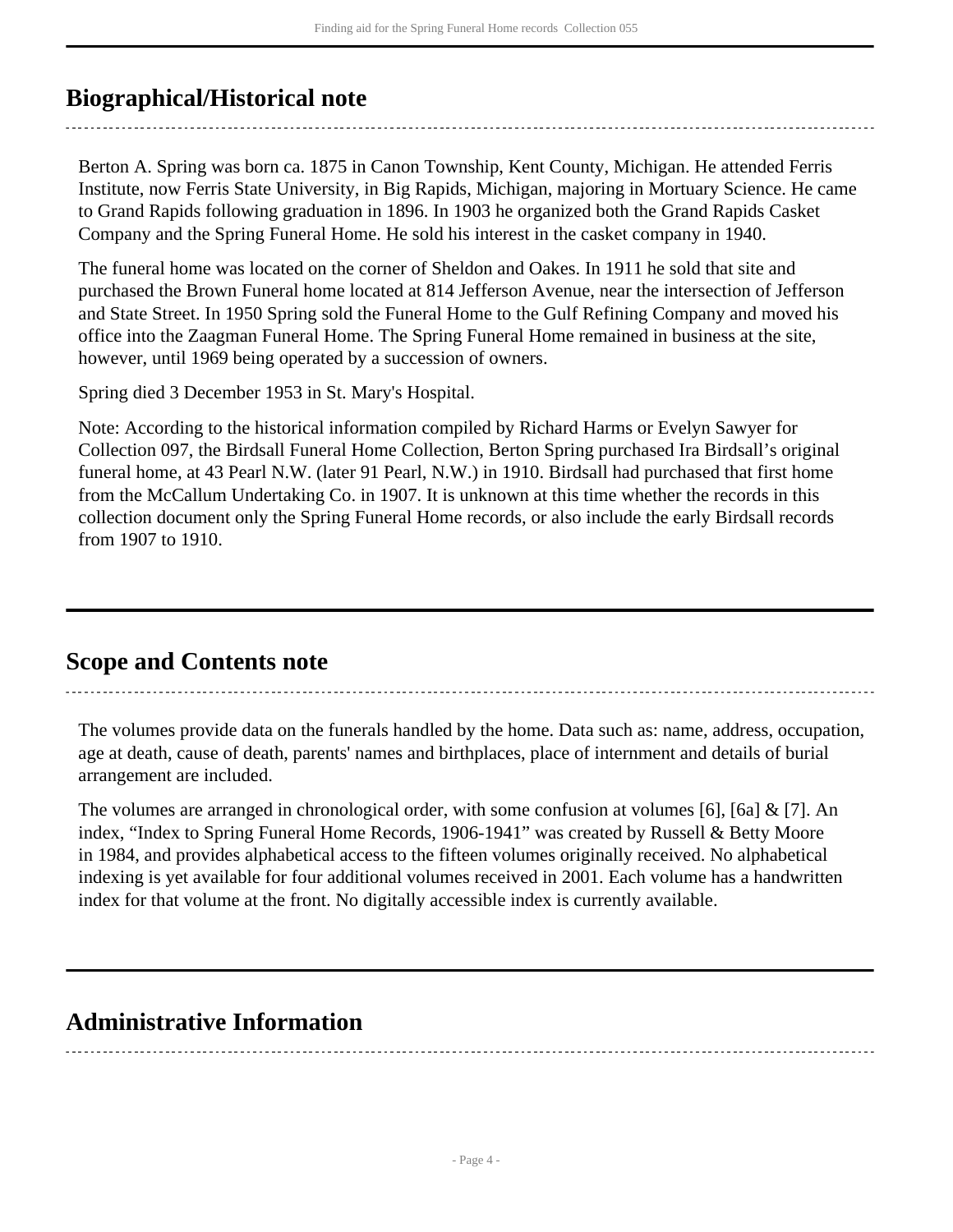#### **Publication Information**

Grand Rapids Public Library, Grand Rapids History and Special Collections Department January 1988

#### **Immediate Source of Acquisition note**

Roger F. Spring for the Berton A. Spring estate and members of the Spring family, Additions given by Jeff Johnson & Isla Spring, June 2001; accession numbers 1985.005, 2001.056

### <span id="page-4-0"></span>**Related Materials**

#### **Related Archival Materials note**

1986.130 (unprocessed) includes correspondence related to Berton Spring and the Grand Rapids Casket Co.

Collection 097: Birdsall Funeral Home Collection, 1912-

### <span id="page-4-1"></span>**Controlled Access Headings**

#### **Geographic Name(s)**

- Grand Rapids (Mich.) -- Genealogy
- Grand Rapids (Mich.) -- History

#### **Subject(s)**

- Registers of birth, etc. -- Michigan -- Kent County
- Undertakers and undertaking -- Michigan -- Grand Rapids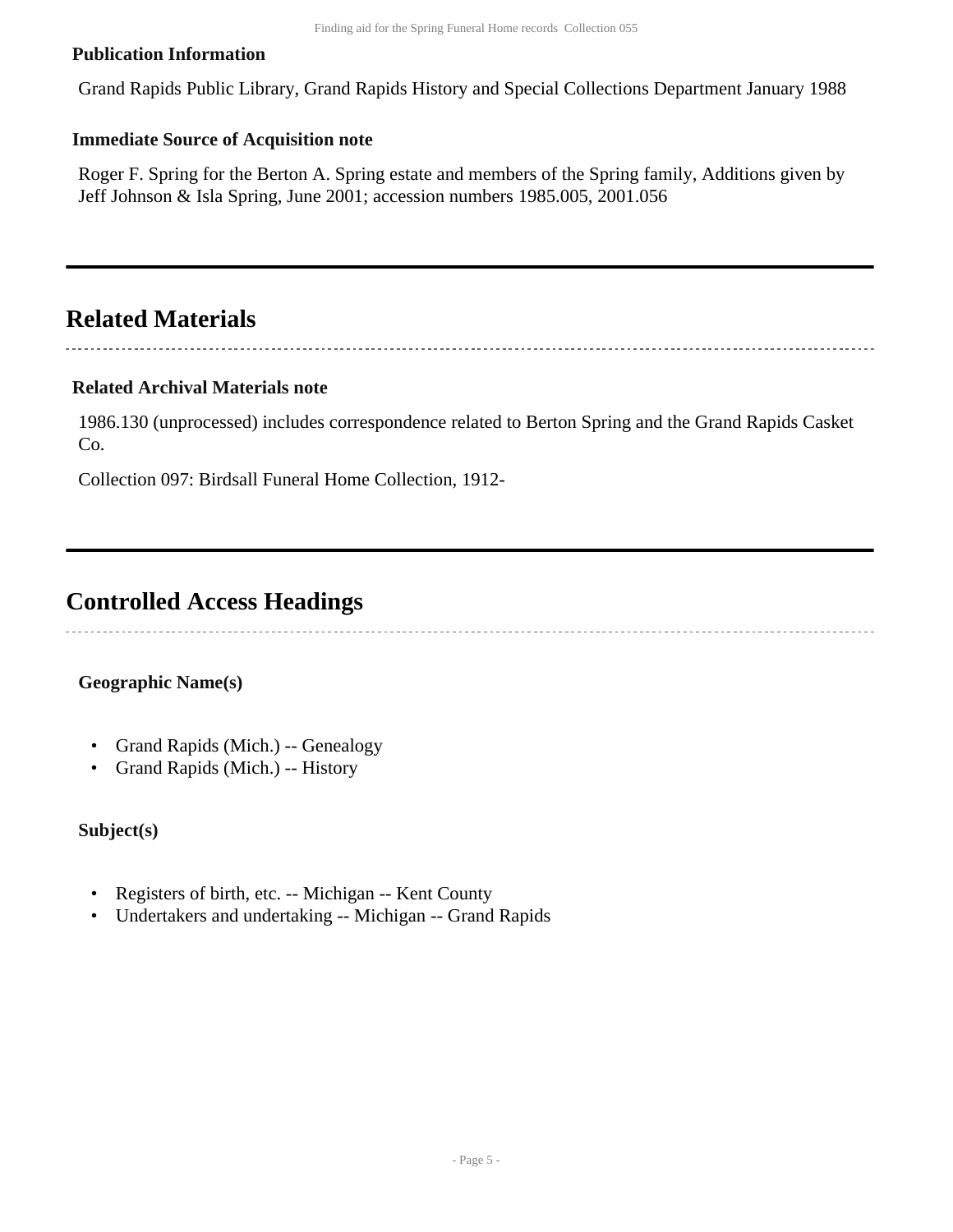## <span id="page-5-0"></span>**Collection Inventory**

<span id="page-5-1"></span>

| <b>Record books</b>                                                                                                                                     |                |                |
|---------------------------------------------------------------------------------------------------------------------------------------------------------|----------------|----------------|
|                                                                                                                                                         | <b>Box</b>     | Folder         |
| 14 Jan. 1906 - 14 Apr. 1908.                                                                                                                            | $\mathbf{1}$   | $\mathbf{1}$   |
| 14 Apr. 1908 - 29 Aug. 1909.                                                                                                                            | $\mathbf{1}$   | $\overline{2}$ |
| 31 Aug. 1909 - 8 Oct. 1910.                                                                                                                             | $\overline{2}$ | 3              |
| 6 Oct. 1910 - 23 Nov. 1911.                                                                                                                             | $\overline{2}$ | $\overline{4}$ |
| 24 Nov. 1911 - 27 Feb. 1912 [sic, 1913]                                                                                                                 | 3              | 5              |
| 16 Jan. 1911 - 8 Jan. 1912. Entries 1 to 152 are Michigan Soldiers Home<br>related deaths, including burials at the Soldier's Home, Civil War soldiers. | 3              | 6              |
| 27 Feb. 1913 – 2 Nov. 1913. Entries 154 to 300, continue from [vol. 5]                                                                                  | $\mathfrak{Z}$ | 6              |
| 3 Nov. 1913 - 15 Jan. 1915 [2001.056 Added 6/2001] [Has earlier label<br>"9" on spine and flyleaf note, "Where is volume 8?"]                           | 11             | 6a             |
| 7 July 1912 - 16 Dec. 1915.                                                                                                                             | $\overline{4}$ | $\overline{7}$ |
| 20 Dec. 1915 - 10 Jan. 1917.                                                                                                                            | $\overline{4}$ | 8              |